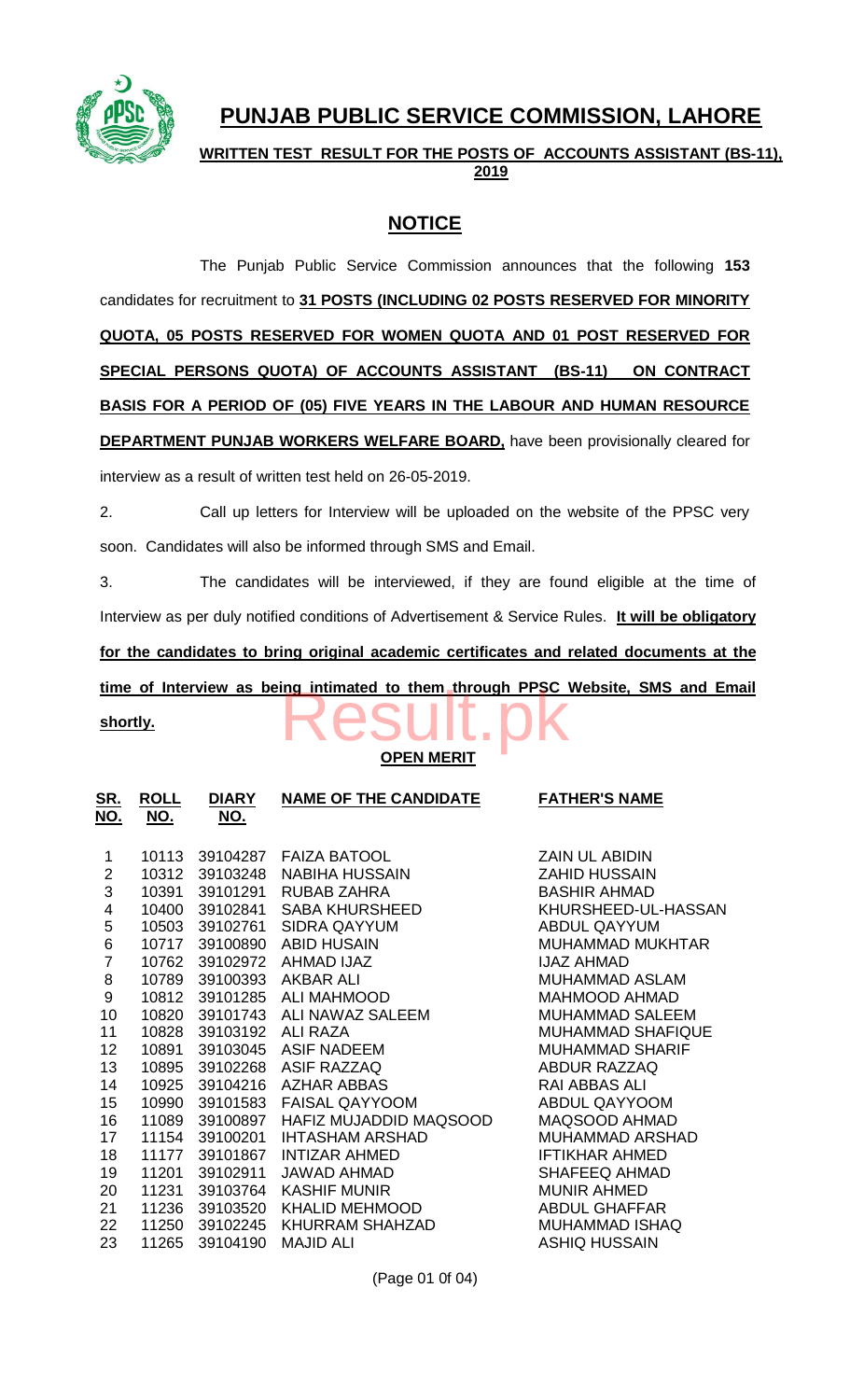| 24 | 11269 | 39103019 | <b>MAKHDOOM RAZA</b>                  | <b>NAI</b>      |
|----|-------|----------|---------------------------------------|-----------------|
| 25 | 11347 | 39102553 | <b>MUHAMMAD ABID</b>                  | <b>GH</b>       |
| 26 | 11358 | 39100955 | <b>MUHAMMAD ADNAN</b>                 | <b>MU</b>       |
| 27 | 11366 | 39104538 | MUHAMMAD AFSHAN SHEHZAD               | <b>MU</b>       |
| 28 | 11401 | 39101622 | <b>MUHAMMAD ALI</b>                   | <b>MU</b>       |
| 29 | 11408 | 39100740 | <b>MUHAMMAD AMIN</b>                  | <b>MU</b>       |
| 30 | 11419 | 39103267 | <b>MUHAMMAD ANS</b>                   | <b>REI</b>      |
| 31 | 11438 | 39103081 | MUHAMMAD ARSLAN MALIK                 | QU              |
| 32 | 11459 | 39102333 | MUHAMMAD ASIF HASHIM                  | <b>MU</b>       |
|    | 11478 | 39103034 | MUHAMMAD AWAIS AMANAT                 | AM.             |
| 33 |       |          | <b>MUHAMMAD BABAR</b>                 | <b>MU</b>       |
| 34 | 11500 | 39105323 |                                       |                 |
| 35 | 11515 | 39103635 | <b>MUHAMMAD FAHAD</b>                 | <b>ASI</b>      |
| 36 | 11522 | 39100050 | <b>MUHAMMAD FAISAL</b>                | GH              |
| 37 | 11526 | 39102532 | MUHAMMAD FAIZAN                       | KH/             |
| 38 | 11530 | 39100905 | <b>MUHAMMAD FAROOQ</b>                | MU              |
| 39 | 11552 | 39104712 | MUHAMMAD HUMAYUN                      | <b>MU</b>       |
| 40 | 11559 | 39104647 | <b>MUHAMMAD IFTIKHAR</b>              | <b>MU</b>       |
| 41 | 11600 | 39102013 | MUHAMMAD JAVED                        | <b>ABI</b>      |
| 42 | 11603 | 39103667 | MUHAMMAD JAWAD MALIK                  | <b>MU</b>       |
| 43 | 11622 | 39101382 | <b>MUHAMMAD MOHSIN IJAZ</b>           | IJA.            |
| 44 | 11636 | 39101478 | <b>MUHAMMAD NADIM</b>                 | <b>MU</b>       |
| 45 | 11690 | 39102317 | MUHAMMAD RIZWAN                       | <b>MU</b>       |
| 46 | 11736 | 39103046 | <b>MUHAMMAD SHAFQAT</b>               | <b>MU</b>       |
| 47 | 11747 | 39100482 | <b>MUHAMMAD SHAN</b>                  | CH              |
| 48 | 11748 | 39103124 | MUHAMMAD SHERAZ KHAN                  | <b>SHI</b>      |
| 49 | 11774 | 39100781 | MUHAMMAD TANZEEL                      | <b>MU</b>       |
| 50 | 11780 | 39100330 | MUHAMMAD TAYYAB RAFIQUE               | <b>MU</b>       |
| 51 | 11782 | 39100723 | <b>MUHAMMAD TUSIF</b>                 | <b>MU</b>       |
| 52 | 11830 | 39103096 | MUHAMMAD UZAIR HAYYAT                 | QAI             |
| 53 | 11840 | 39102589 | MUHAMMAD WAQAS                        | <b>LIA</b>      |
| 54 | 11949 | 39104469 | <b>NOUMAN AFTAB</b>                   | AF <sub>1</sub> |
|    | 12029 | 39101528 | <b>RIZWAN AZIZ</b>                    | <b>ABI</b>      |
| 55 |       |          | <b>SHAHID IMRAN</b>                   |                 |
| 56 | 12117 | 39100833 |                                       | MU              |
| 57 | 12145 | 39102671 | <b>SHAN RAFIQ</b>                     | MU              |
| 58 | 12168 | 39102272 | <b>SIKANDAR EJAZ</b>                  | AR <sup>®</sup> |
| 59 | 12219 |          | 39104059 TALHA ADEEL                  | HAI             |
|    |       |          |                                       |                 |
| 60 | 12244 | 39101477 | UBAID ULLAH NASIR                     | FAL             |
| 61 | 12329 | 39105336 | <b>WASEEM AKRAM</b>                   | MU              |
| 62 | 12376 | 39101923 | <b>ZEESHAN ALI</b>                    | GH              |
| 63 | 20028 | 39104078 | <b>GHAZALA WAHEED</b>                 | <b>WA</b>       |
| 64 | 20153 | 39105051 | <b>ANAS MUMTAZ</b>                    | <b>MU</b>       |
| 65 | 20215 | 39103956 | <b>KAMRAN HUSSNAIN</b>                | GH              |
| 66 | 20244 | 39100791 | MUHAMMAD ALI RAZA                     | KH/             |
| 67 | 20247 | 39101911 | MUHAMMAD ARSLAN LATIF                 | MU              |
| 68 | 20252 | 39101464 | <b>MUHAMMAD ASIF</b>                  | ZUL             |
| 69 | 20264 | 39103910 | MUHAMMAD GULFAM HAIDAR                | <b>MU</b>       |
|    |       | 39100615 | <b>FARAH SHAHID</b>                   |                 |
| 70 | 30031 |          |                                       | <b>IQB</b>      |
| 71 | 30088 | 39100793 | <b>NOREEN BANO</b>                    | <b>MU</b>       |
| 72 | 30189 | 39103661 | <b>ABDUL RAHMAN</b>                   | MU              |
| 73 | 30209 | 39102615 | <b>AHMED ALI</b>                      | <b>MU</b>       |
| 74 | 30327 | 39101662 | <b>MASIF</b>                          | M T             |
| 75 | 30369 | 39101093 | MUHAMMAD AKMAL                        | <b>MU</b>       |
| 76 | 30371 | 39103503 | MUHAMMAD ALI HAIDER                   | <b>GH</b>       |
| 77 | 30398 | 39100127 | <b>MUHAMMAD ASIF</b>                  | <b>MU</b>       |
| 78 | 30433 | 39101029 | <b>MUHAMMAD HUSSNAIN</b>              | AHI             |
| 79 | 30620 | 39102370 | <b>RIZWAN ZAHID</b>                   | GH              |
| 80 | 30657 | 39104723 | <b>SHAKEEL AHMAD</b>                  | HA <sup>(</sup> |
| 81 | 30719 | 39104463 | <b>ZAIGHUM UMAR</b>                   | RAI             |
| 82 | 40274 | 39105297 | MUHAMMAD ARSLAN ASLAM                 | <b>MU</b>       |
| 83 | 40289 | 39101406 | MUHAMMAD EJAZ                         | <b>MU</b>       |
| 84 | 40448 | 39101197 | <b>SARFRAZ FIAZ</b>                   | <b>FA</b>       |
| 85 | 40475 | 39103890 | <b>TARIQ BASHIR</b>                   | CH.             |
| 86 | 50018 | 39102164 | <b>MUATER KIRAN</b>                   | NAS             |
| 87 | 50067 | 39100019 | <b>FARAN FAROOQ</b><br>MUHAMMAD JALIL | <b>AZI</b>      |

**NAIMET ALI VERK** GHULAM MUHAMMAD MUHAMMAD BASHIR MUHAMMAD RAFIQ **MUHAMMAD YOUNIS** MUHAMMAD ZAFAR REHMAT ULLAH BHATTI QUTAB SHER MUHAMMAD HASHIM AMANAT ALI NASIR MUHAMMAD SALEH **ASIF ALI GHULAM HAIDER** KHALID WALEED HASSAN MUHAMMAD RAMZAN MUHAMMAD AJMAL JAMALI MUHAMMAD SATTAR ABDUL MAJEED MUHAMMAD SHOAIB **IJAZ AHMAD** MUHAMMAD FIAZE MUHAMMAD ASHRAF MUHAMMAD KHALIL **CHAUDHRY SASTA** SHER MUHAMMAD KHAN MUHAMMAD SARWAR MUHAMMAD RAFIQUE MUHAMMAD MUBEEN ANJUM QAMAR UL ZAMAN LIAQAT ALI AFTAB MEHMOOD ABDUL AZIZ MUHAMMAD SHREEF MUHAMMAD RAFIQ **ARSHAD MEHMOOD HAFIZ WAHEED AHMAD FALAK SHER** MUHAMMAD AKRAM **GHULAM ALI** WAHEED AHMAD MUMTAZ HUSSAIN **GHULAM UL HUSNAIN** KHADIM HUSSAIN MUHAMMAD LATIF **ZULFIQAR KHAN** MUHAMMAD AFZAAL **IQBAL SHAHID** MUHAMMAD HUSSAIN MUMTAZ AHMAD MUHAMMAD ANWAR KHAN **M TARIQ** MUHAMMAD ABDULLAH **GHULAM YASEEN** MUHAMMAD SADDIQUE AHMAD BAKHSH 79 30620 39102370 RIZWAN ZAHID GHULAM MUHAMMAD ZAHID HAQ NAWAZ RANA MUHAMMAD YOUSAF MUHAMMAD ASLAM MUHAMMAD ASGHAR FAYYAZ AHMAD CH. BASHIR AHMAD NASEER AHMAD AZIZ AHMAD **MUHAMMAD BILAL**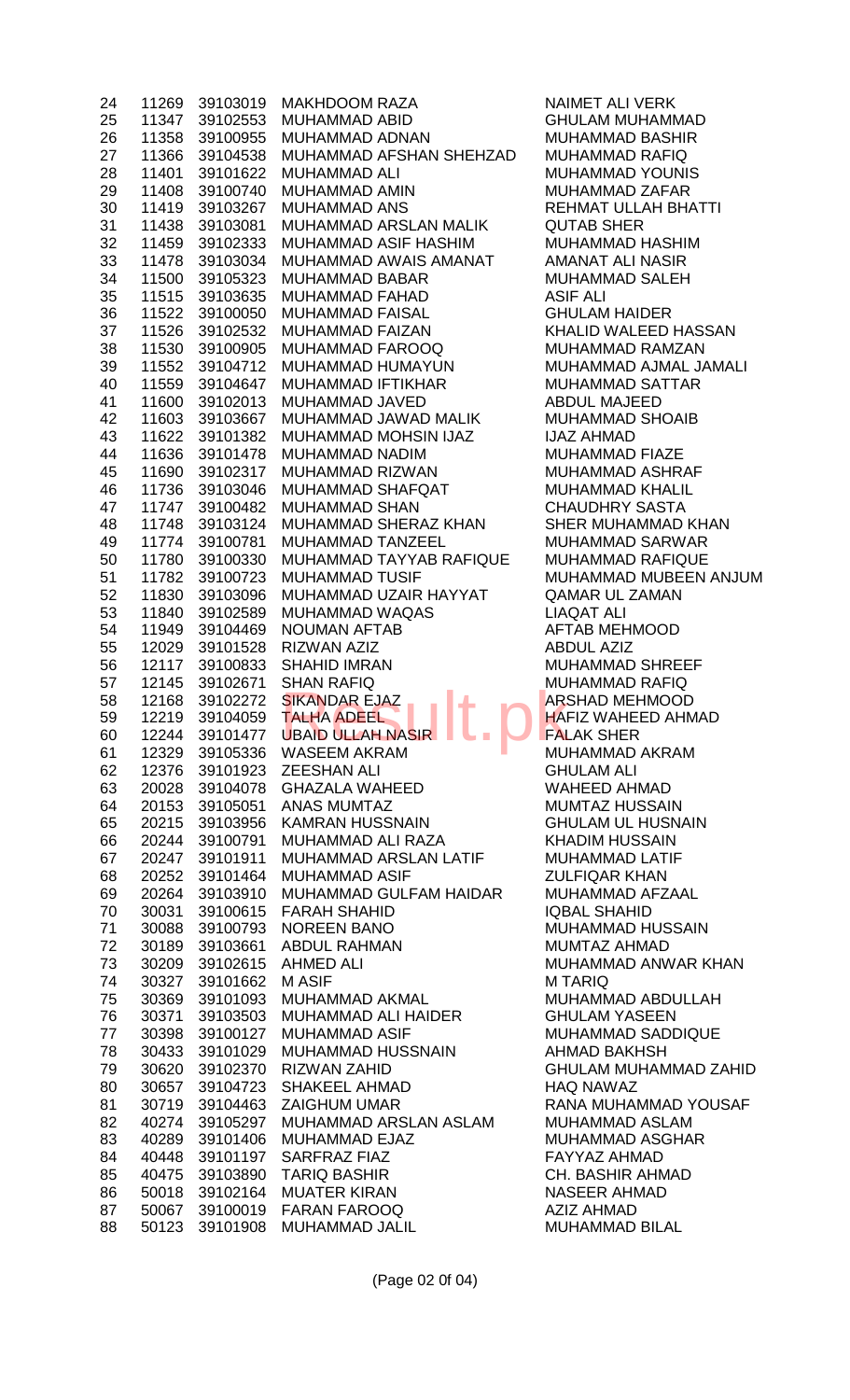| 89  | 50149 | 39102859 | MUHAMMAD YAQOOBASLAM            |
|-----|-------|----------|---------------------------------|
| 90  | 60031 | 39102322 | <b>AQSA RASHEED</b>             |
| 91  | 60241 | 39100052 | <b>ABDUR REHMAN</b>             |
| 92  | 60254 | 39104640 | AFRAZ ALI SAYED                 |
| 93  | 60268 | 39104480 | <b>ALI HAIDER</b>               |
| 94  | 60293 | 39100357 | <b>ARSHAD KHAN</b>              |
| 95  | 60315 | 39102877 | <b>BABAR ALI</b>                |
| 96  | 60417 | 39100648 | MUHAMMAD ADEEL                  |
| 97  | 60434 | 39103513 | MUHAMMAD AMAR-UL-AMIN           |
| 98  | 60507 | 39103234 | <b>MUHAMMAD MAHNGA</b>          |
| 99  | 60516 | 39105038 | <b>MUHAMMAD MUJAHID</b>         |
| 100 | 60526 | 39100227 | <b>MUHAMMAD NAEEM IQBAL</b>     |
| 101 | 60542 | 39103931 | <b>MUHAMMAD RASHID</b>          |
| 102 | 60554 | 39100892 | <b>MUHAMMAD SAQIB</b>           |
| 103 | 60556 | 39103055 | <b>MUHAMMAD SAQIB PASHA</b>     |
| 104 | 60568 | 39101375 | <b>MUHAMMAD SUFIAN</b>          |
| 105 | 60580 | 39103611 | <b>MUHAMMAD UMAR FAROOQ</b>     |
| 106 | 60583 | 39101846 | <b>MUHAMMAD USMAN</b>           |
| 107 | 60596 | 39100907 | <b>MUHAMMAD WAQAS</b>           |
| 108 | 60628 | 39103638 | <b>MUSAWAR ABBAS</b>            |
| 109 | 60670 | 39102526 | <b>RIZWAN AHMAD</b>             |
| 110 | 60675 | 39104370 | <b>RIZWAN NAVEED</b>            |
| 111 | 60699 | 39102090 | <b>SHAHID BASHEER</b>           |
| 112 | 70002 | 39100318 | AMBREEN FATIMA                  |
| 113 | 70137 | 39104960 | <b>BILAL MANZOOR</b>            |
| 114 | 70157 | 39100289 | HAFIZ MUHAMMAD HASSAN           |
| 115 | 70160 | 39103955 | <b>HAFIZ SHAHID IRFAN ASLAM</b> |
| 116 | 70173 | 39101155 | <b>IMTIAZ NAWAZ</b>             |
| 117 | 70212 | 39102264 | <b>MUHAMMAD ADNAN</b>           |
| 118 | 70229 | 39105262 | <b>MUHAMMAD DANISH</b>          |
| 119 | 70337 | 39102066 | <b>SHOAIB MUHAMMAD KHAN</b>     |
| 120 | 70340 | 39101280 | <b>SOHAIL ANWAR</b>             |
|     |       |          |                                 |

MUHAMMAD ASLAM ABDUL RASHEED MUHAMMAD HANIF SYED GHULAM ABBAS SHAH MUHAMMAD SHARIF MUHAMMAD SHARIF MUHAMMAD SIDDIQUE ZULFIQAR ALI MUHAMMAD AMIN NOOR AHMED MIRZA MUHAMMAD KHALID MUHAMMAD IQBAL ABDUL HAQ ABDUL KARIM MUHAMMAD ASLAM PASHA HABIB AHMED **MAHER DIN** BABAR AHSAN MUHAMMAD RAMZAN TASAWAR ABBAS **MEHDI KHAN** ABDUL GHAFOOR BASHEER AHMED MUHAMMAD ISLAM MANZOOR HUSSAIN MUKHTAR AHMAD MUHAMMAD ASLAM MUHAMMAD NAWAZ MUHAMMAD MANZOOR MUHAMMAD HAYYAT NOOR MUHAMMAD KHAN ABDUL KHALIQ



| <u>SR.</u> | <b>ROLL</b> | <b>DIARY</b> | <b>MINORITY QUOTA</b>        | <b>FATHER'S NAME</b>  |
|------------|-------------|--------------|------------------------------|-----------------------|
| NO.        | NO.         | NO.          | <b>NAME OF THE CANDIDATE</b> |                       |
| 121        | 12237       |              | 39102332 TAYYAB SHAHZAD      | MUHAMMAD AFZAL        |
| 122        | 20071       |              | 39104747 RAHEELA NASEEM      | <b>NASEEM SHAHBAZ</b> |
| 123        | 40455       |              | 39102486 SHAHROZ BHATTI      | SHAHZAD BHATTI        |

#### **WOMEN QUOTA**

| <u>SR.</u><br>NO.                                    | <b>ROLL</b><br>NO.                                                   | <b>DIARY</b><br><u>NO.</u>                                                                   | <b>NAME OF THE CANDIDATE</b>                                                                                                                                        | <b>FATHER'S NAME</b>                                                                                                                                                                               |
|------------------------------------------------------|----------------------------------------------------------------------|----------------------------------------------------------------------------------------------|---------------------------------------------------------------------------------------------------------------------------------------------------------------------|----------------------------------------------------------------------------------------------------------------------------------------------------------------------------------------------------|
| 124<br>125<br>126<br>127<br>128<br>129<br>130        | 10048<br>10095<br>10284<br>10325<br>10423<br>10437<br>10564          | 39101849<br>39101498<br>39100310<br>39100881<br>39101465<br>39100887<br>39103009             | <b>ANAM TOQEER</b><br>AYESHA MAJEED<br><b>MEHJABEEN SHAFIQ</b><br><b>NATASHA</b><br><b>SAHAR BANO</b><br>SAMAR FATIMA KHAN<br><b>UMM E RUBAB</b>                    | <b>TOQEER MEHBOOB SHEIKH</b><br><b>ABDUL MAJEED</b><br><b>MUHAMMAD SHAFIQ</b><br>MUHAMMAD ASIF<br><b>MUNIR AHMAD</b><br><b>MANSOOR MUNAWAR KHAN</b><br><b>SYED AZMAT HUSSAIN</b><br><b>BUKHARI</b> |
| 131<br>132<br>133<br>134<br>135<br>136<br>137<br>138 | 10573<br>20004<br>20053<br>20077<br>20119<br>30024<br>30032<br>30040 | 39102127<br>39103964<br>39105234<br>39104047<br>39101164<br>39103838<br>39102673<br>39101355 | ZAHRAH AKRAM<br>AATIA FATIMA<br>MARIA TASAWAR<br><b>RUKHSAR REHMAN</b><br>ZARQA AYUB<br><b>BUSHRA AHMED HASHMI</b><br><b>FAREESA KANWAL</b><br><b>GHAZALA ASLAM</b> | MUHAMMAD AKRAM<br><b>IFTIKHAR AHMED</b><br><b>TASAWAR HUSSAIN</b><br>ABDUL REHMAN<br>MUHAMMAD AYUB<br><b>INAM AHMED HASHMI</b><br>AMEER MUHAMMAD<br>MUHAMMAD ASLAM                                 |

(Page 03 0f 04)